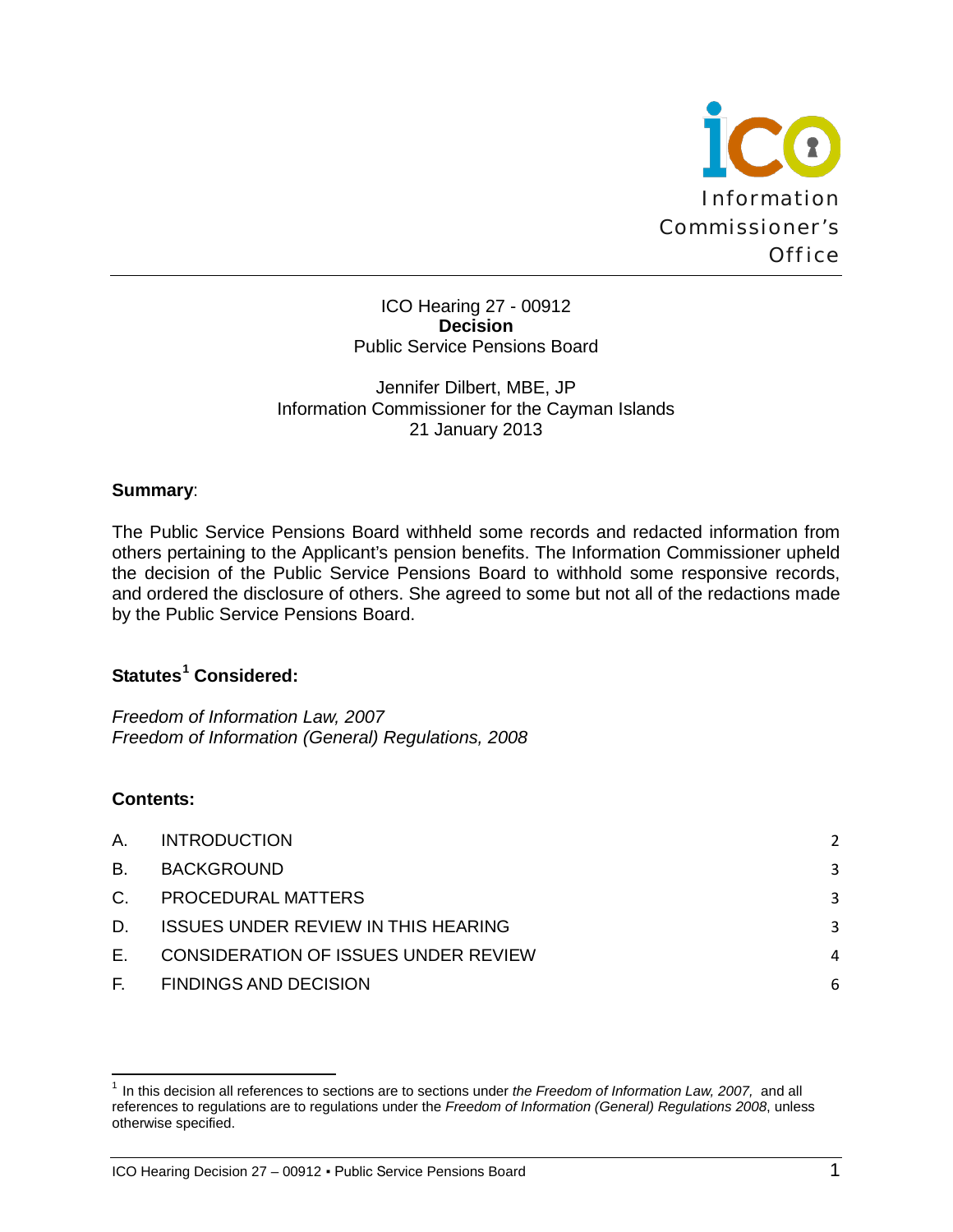### <span id="page-1-0"></span>**A. INTRODUCTION**

[1] On 7 November 2011 the Applicant made an FOI request to the Public Service Pensions Board (PSPB) for:

> *1. Copy of all correspondence between the Public Service Pensions Board and the CI Government Legal Department in relation to advice sought pertaining to my… pensionable and qualifying service … . This is to include, but [is] not limited to copy of correspondence to the Legal Department from the PSPB seeking advice and copy of advice obtained by the PSPB from the Legal Department.*

> *2. Copy of all correspondence between the Public Service Pension Board and the Governor's office in relation to advice sought pertaining to my … pensionable and qualifying service, and stemming from advice received from the Government Legal department as above in #1… . This is to include, but [is] not limited to copy of correspondence to the Governor's Office from the PSPB seeking advice and copy of advice obtained by the PSPB from the Governor's office.*

> *3. Copy of review report of my file based on advice received by the PSPB from both the Government legal Department and the Governor's office… .*

- [2] On 7 December 2011 the Information Manager (IM) of the PSPB responded to the Applicant withholding a number of responsive records, relying on the exemption in section 17(a) and deferral in section 11(2)(c), respectively relating to legal professional privilege, and premature release of the record being contrary to the public interest. After conducting an Internal Review of the initial decision, on 3 February 2012 the Managing Director of the PSPB upheld the IM's decision with respect to exemption 17(a) and advised the Applicant that she understood that the record previously deferred had now been provided by the IM.
- [3] The Applicant appealed the matter to the Information Commissioner's Office (ICO) on 1 March 2012, and a pre-hearing investigation commenced. While the ICO requested and received a copy of the records in dispute from PSPB, it subsequently took considerable effort to clarify exactly which records had been provided to the Applicant. Following the ICO's investigation and recommendations, on 9 November 2012 further records were provided to the Applicant, which consisted of some new disclosures, some records released with redactions, and some revised redactions of records previously released. It was also confirmed that the record originally deferred had been released in redacted form.
- [4] The exemption of 23(1) relating to personal information of a third party was added by the PSPB at the investigation stage of this appeal during the subsequent release and redaction of further information.
- [5] On 15 November 2012 the Applicant stated that they were still dissatisfied with the response, and the matter proceeded to a formal Hearing before the Information Commissioner.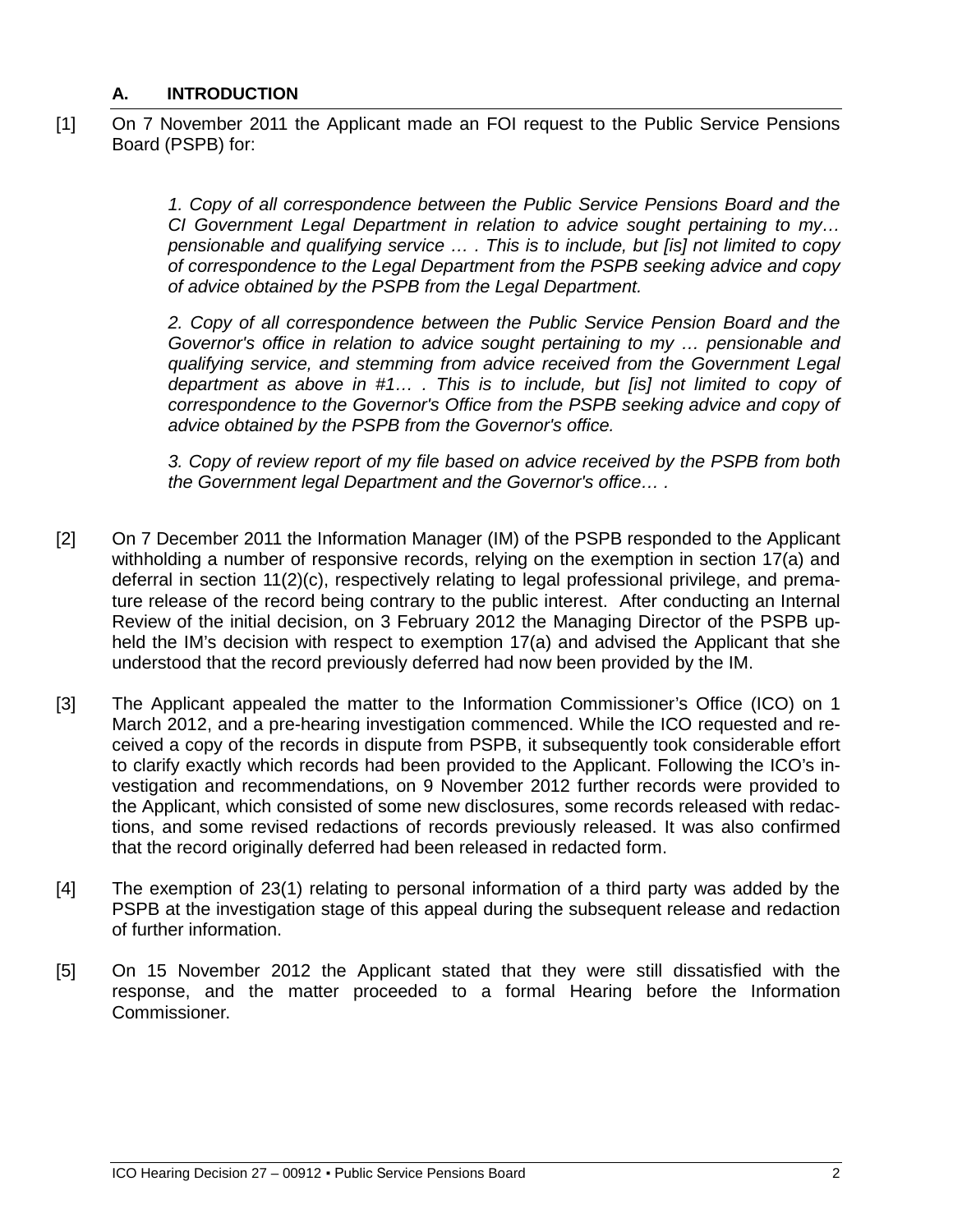[6] The records in dispute in this Hearing and the exemptions claimed are as follows:

**Document 1 –** Memorandum dated 26 April 2010  $(withheld) - 17(a)$ 

- **Document 2 –** Memorandum dated 7 December 2010  $(withheld) - 17(a)$
- **Document 3 –** Interoffice Memorandum dated 11 November 2011  $(\text{redacted}) - 17(a)$  and 23(1)
- **Document 4 –** Correspondence to and from the Director, Plan Administration  $(withheld) - 17(a)$
- **Document 5 –** Letter dated 16 September 2012  $(\text{redacted}) - 17(a)$

# <span id="page-2-0"></span>**B. BACKGROUND**

[7] The PSPB is responsible for the management and administration of public sector pension funds and plans. They ensure delivery of retirement pension benefits to public sector pensioners, in accordance with relevant Cayman Islands legislation and international professional standards.

# <span id="page-2-1"></span>**C. PROCEDURAL MATTERS**

- [8] There are several factors which contributed to this matter taking an inordinately long time to come to Hearing. Throughout the investigation stage, more records were fully or partially released to the Applicant, often taking longer than promised by the PSPB. Redactions were also revised to release further information. There was confusion as to what records had already been disclosed to the Applicant, and misunderstanding between the PSPB and the Applicant as to the actual records in dispute, which had to be resolved by the ICO. A heavy workload at the ICO also contributed to the matter not being progressed, although it should not be contingent upon the ICO to compel public authorities to meet their obligations under the Law.
- [9] The PSPB did not provide reasons for the use of the exemptions applied at any stage during the request and appeal.

# <span id="page-2-2"></span>**D. ISSUES UNDER REVIEW IN THIS HEARING**

- [10] The issues to be decided in this Hearing are;
	- **1. Section 17(a)**  Are Documents 1, 2 and 4, or the information redacted from Documents 3 and 5 exempt from disclosure because they would be privileged from production in legal proceedings on the ground of legal professional privilege?
	- **2. Section 23(1)** Is further information redacted from Document 3 exempt from disclosure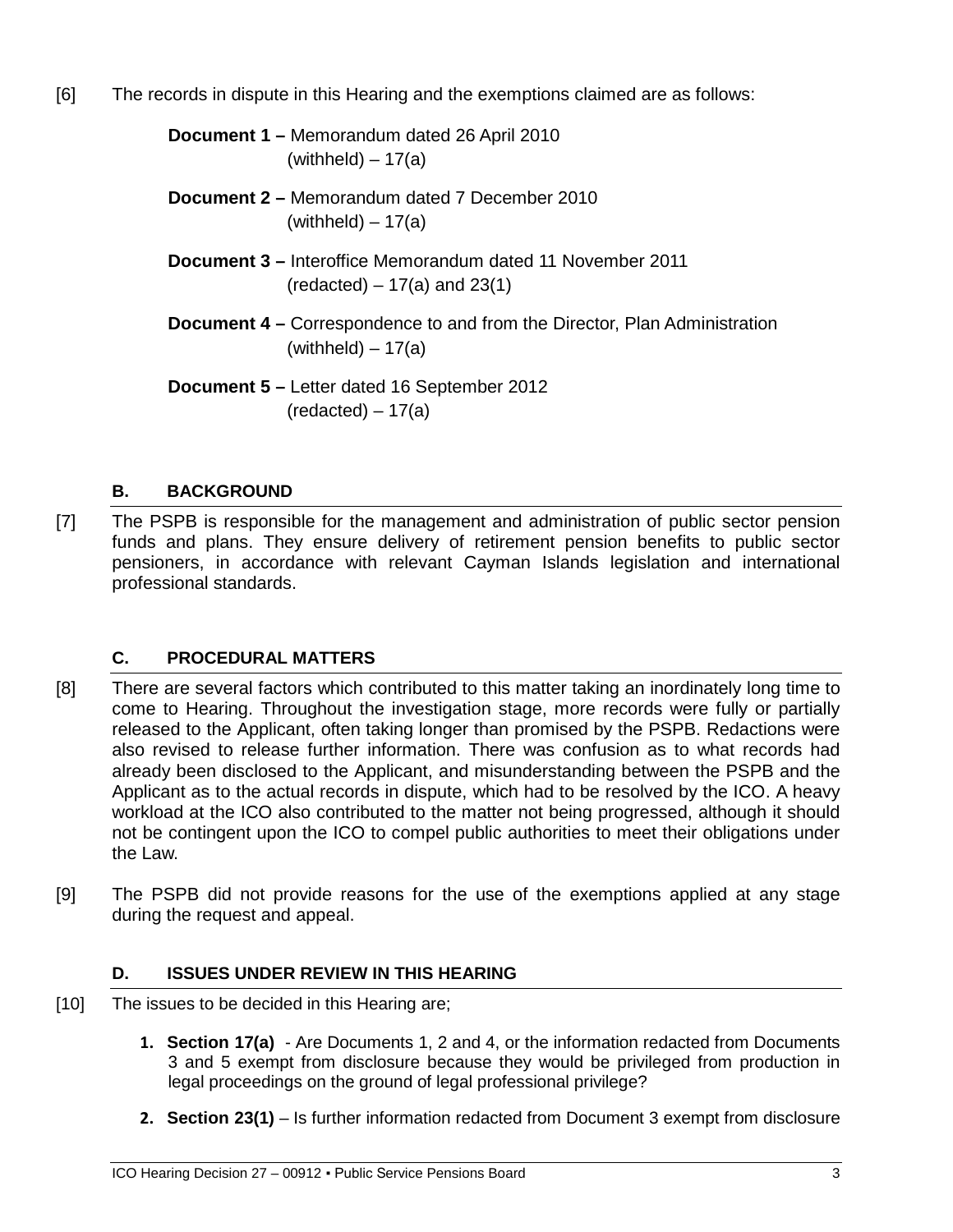because its disclosure would involve the unreasonable disclosure of personal information of any person, whether living or dead?

### <span id="page-3-0"></span>**E. CONSIDERATION OF ISSUES UNDER REVIEW**

[11] While it is helpful for an applicant to put forward arguments in support of their position, it is important to note that, as per section 43(2) of the FOI Law, in any appeal under section 42, the burden of proof shall be on the public authority to show that it acted in accordance with its obligations under this Law.

#### **Section 17(a) and Section 23(1)**

These sections provide:

- *17. An official record is exempt from disclosure if-*
	- *(a) it would be privileged from production in legal proceedings on the ground of legal professional privilege;*
- *23. (1) Subject to the provisions of this section, a public authority shall not grant access to a record if it would involve the unreasonable disclosure of personal information of any person, whether living or dead.*

### **The position of the Public Service Pensions Board**

[12] In the case of all the records withheld or redacted, the PSPB has not put forward any arguments as to why they have applied the exemptions above. Their submission, which, in accordance with section 43(1), serves to provide them with an opportunity to provide their views in writing as to why I should rule in their favour, consists only of a repeat of the chronology and synopsis of this case. The exemptions being claimed are stated, but no arguments or substantive reasons are given as to why these restrictions to the general right of access granted in section 6(1) should apply.

#### **The position of the Applicant**

[13] The Applicant points out that:

*Section 42(3) puts the burden of proof on the Public Authority (Public Service Pensions Board) to show that it acted in accordance with their obligations under the*  Law, which in this case they have not. They have not provided any evidence in their *initial submissions supporting their reasons or the basis of their non-disclosure under the quoted sections 17(a) or 23(1).*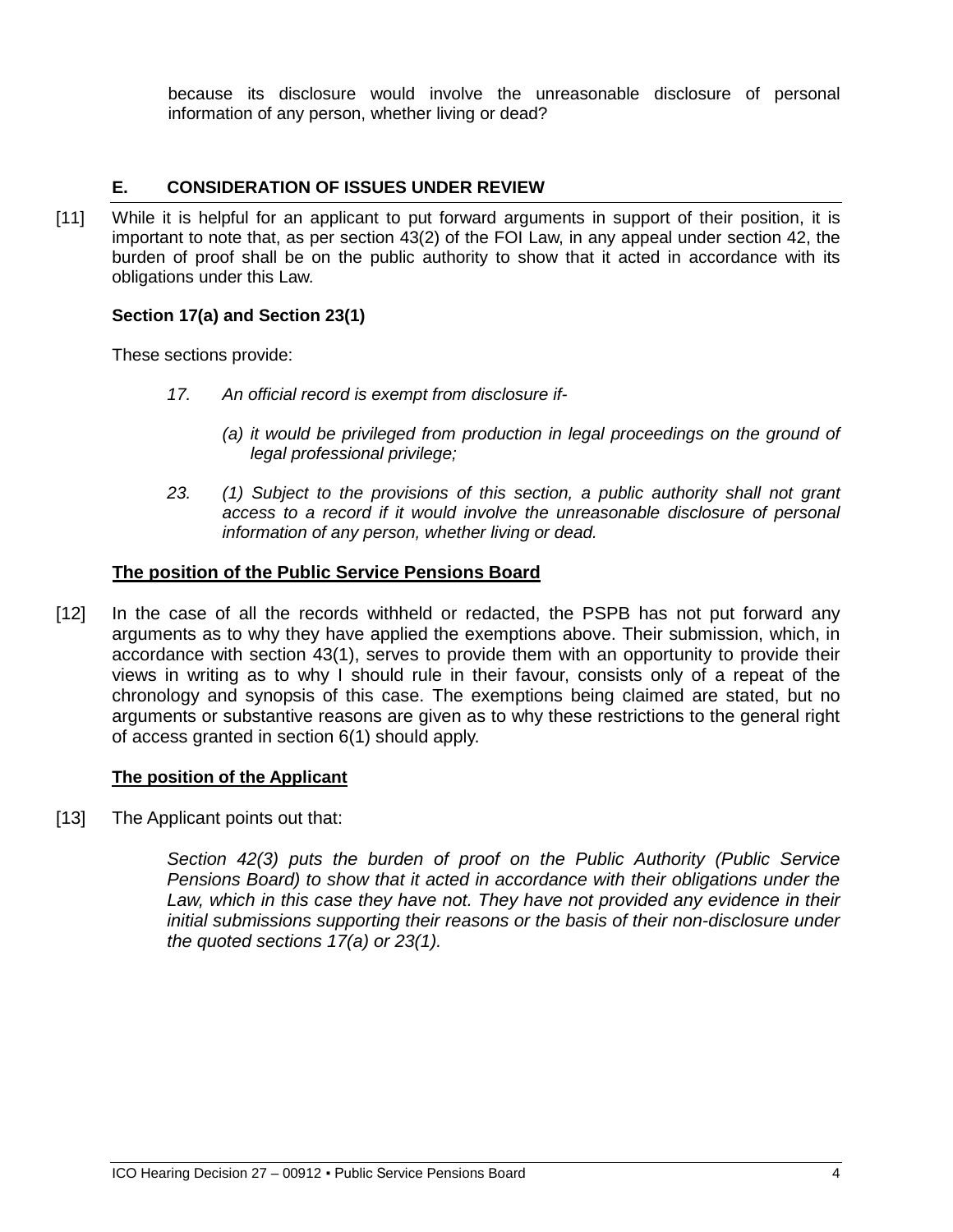# **Discussion**

- [14] I can find no reference in any of the material before me, neither in the various responses given to the Applicant on request or at internal review, nor in the submissions prepared by the PSPB in preparation for this Hearing, to reasons for the application of the exemptions claimed. As this is the third Hearing in which the PSPB has been involved, the public authority should be aware of the requirements of dealing with an appeal including the Hearing stage, and that the burden of proof is on the public authority to demonstrate that they have correctly applied the exemptions.
- [15] However, as I have done in previous decisions, if at all possible I must protect the disclosure of information that is clearly exempt under the FOI Law. This includes documents that may be subject to legal professional privilege, and the personal information of a third party that it would be unreasonable to disclose, subject to a public interest test.
- [16] Therefore, I have used my discretion and determined the following.

# **Documents 1 and 2**

[17] The PSPB applied the exemption found in section 17(a) to these records. The records are both memorandums from legal professionals to their clients consisting of legal advice, and as such are clearly exempt under this section. I refer to my previous decisions<sup>[2](#page-4-0)</sup> for further details of my consideration of legal professional privilege under the FOI Law.

### **Document 3 (redactions)**

- [18] This record, which has been disclosed in part to the Applicant, is a memorandum to the Managing Director from the Director, Plan Administration of the PSPB. Some information has been redacted pursuant to section 17(a). However, I find that the memorandum is not between a client and a legal advisor and no arguments have been put forward as to why legal professional privilege should attach to the redacted information. I find that the information redacted under section 17(a) is not exempt. This exemption is not subject to a public interest test.
- [19] The PSPB has applied the exemption in 23(1) to parts of this record. I do not find that all of the information redacted by the PSPB is exempt under this section. However, this record does contain names and other identifying information of third party individuals, which constitute personal information in accordance with the definition in regulation 2. Upon consideration, I believe it would be unreasonable, and not in the public interest to disclose this personal information relating to third parties. In reaching this conclusion I have considered the questions relating to unreasonableness in my Decision 8-01610<sup>[3](#page-4-1)</sup>. I have also considered the public interest, but I do not believe there are public interest factors in favour of disclosure that would outweigh the individuals' right to privacy in this instance.

# **Document 4**

 $\overline{\phantom{0}}$ 

[20] These records consist of emails to and from the Director, Plan Administration. They are not between a client and a legal advisor and no arguments have been put forward as to why legal professional privilege should attach to these records. I find that these records are not exempt under section 17(a). In addition, the information redacted from the final email making up this

<span id="page-4-0"></span><sup>&</sup>lt;sup>2</sup> ICO Decisions 2-01109 , 10-02310, 11-02410 and 25-00812 at  $\frac{http://www.infocomm.ky/appeals}{http://www.infocomm.ky/appeals}$ <br><sup>3</sup> ICO Decision 8-01610 a[t http://www.infocomm.ky/appeals](http://www.infocomm.ky/appeals)

<span id="page-4-1"></span>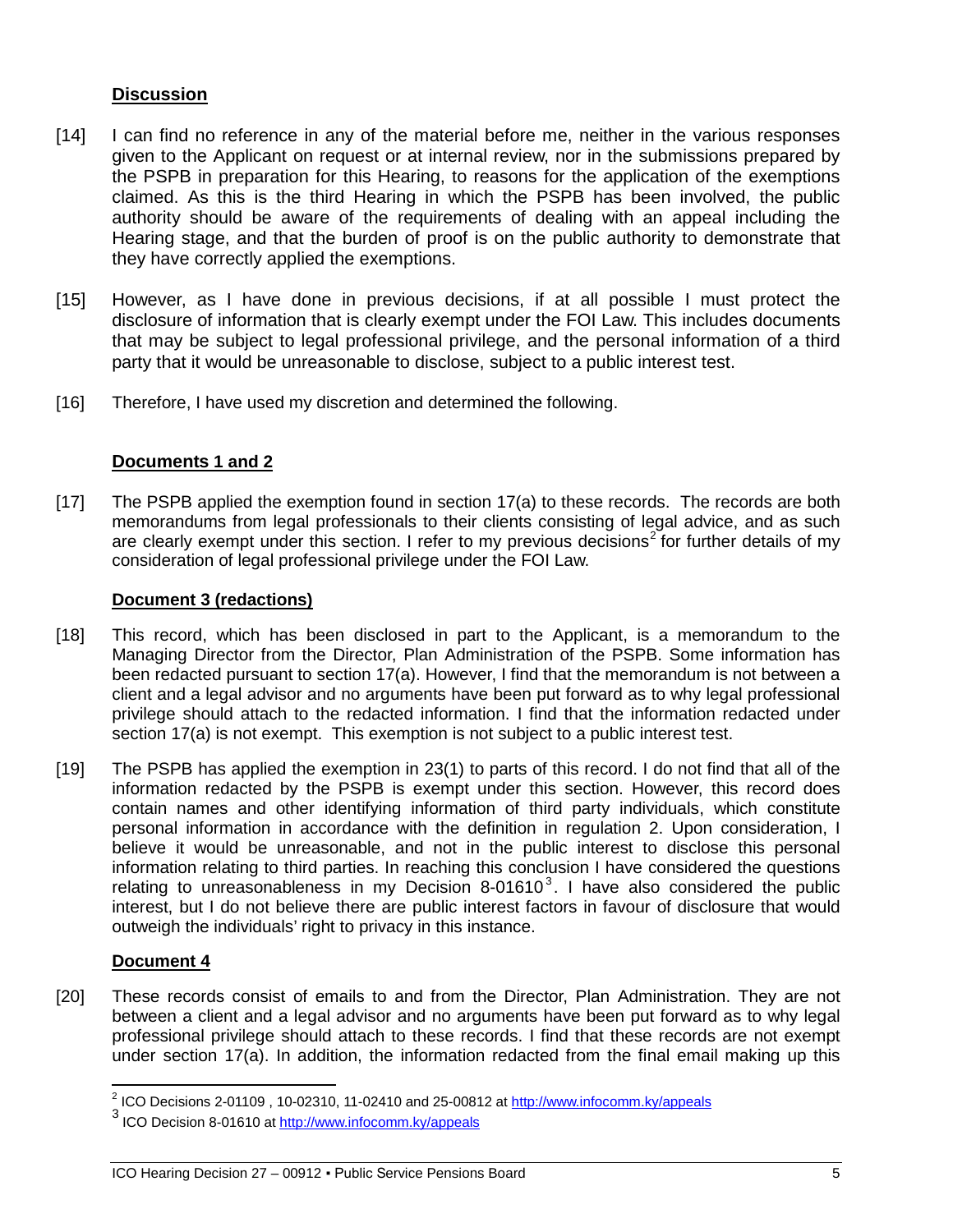document has already been provided to the Applicant in the form of a direct quote.

### **Document 5 (redactions)**

[21] This record, which has been disclosed in part to the Applicant, is a letter to His Excellency the Governor from the Director, Plan Administration of the PSPB. No arguments have been put forward as to why section 17(a) should apply to the redacted information, and I find that the redacted information is not exempt under this section.

# <span id="page-5-0"></span>**F. FINDINGS AND DECISION**

Under section 43 of the *Freedom of Information Law, 2007*, I make the following findings and decision:

# **Findings:**

Documents 1 and 2 are exempt from disclosure pursuant to section 17(a).

Information redacted by PSPB from Document 3 pursuant to section 17(a) is not exempt from disclosure.

Some information redacted from Document 3, details of which will be provided separately to the PSPB, is exempt from disclosure pursuant to section 23(1). Other information redacted by PSPB is not exempt under this section.

Records contained in Document 4 are not exempt under section 17(a).

Information redacted from Document 5 is not exempt under section 17(a).

### **Decision:**

I uphold the decision of the Public Service Pensions Board to withhold Documents 1 and 2 pursuant to section 17(a) of the *Freedom of Information Law, 2007* and do not require the PSPB to disclose these records.

I uphold the decision of the PSPB to redact some information from Document 3 pursuant to section 23(1). I require that further information redacted from this record be disclosed as directed under separate cover.

I overturn the decision of the PSPB to withhold records contained in Document 4 pursuant to section 17(a) and require the PSPB to disclose these records.

I overturn the decision of the PSPB to redact information from Document 5 pursuant to section 17(a) and require the PSPB to disclose this information.

Concurrently, the PSPB is required to forward me a copy of the cover letter together with a copy of the records it supplies to the Applicant.

As per section 47 of the *Freedom of Information Law,* 2007, the complainant, or the relevant public or private body may, within 45 days of the date of this Decision, appeal to the Grand Court by way of judicial review of this Decision.